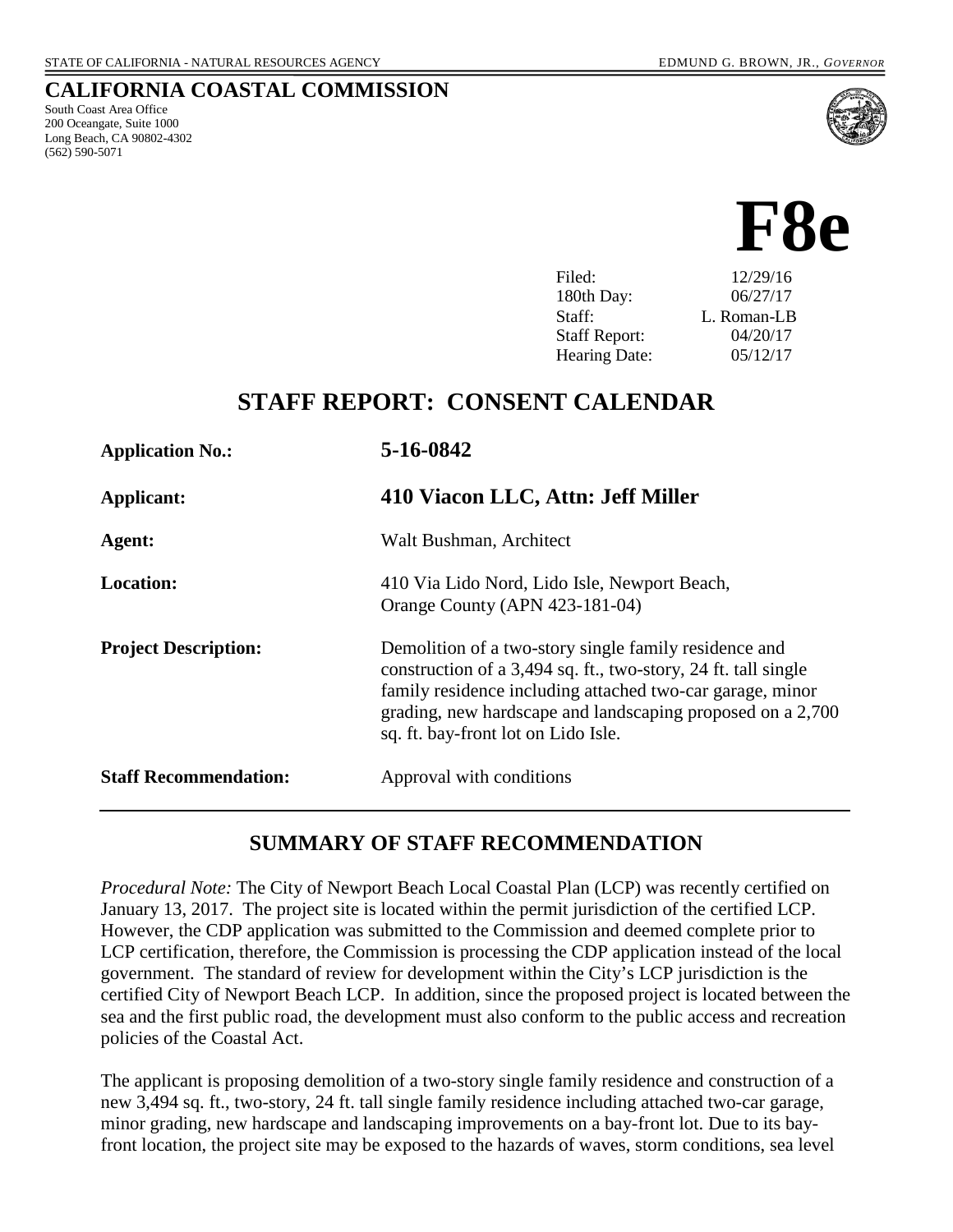rise or other natural hazards. However, the project is consistent with previous Commission approvals in the area and conditions have been imposed in order to minimize potential adverse impacts from the development and be consistent with the certified LCP.

Staff recommends **approval** of the proposed project with **six (6)** special conditions. The special conditions are related to: **1) Conformance with the Grading, Drainage, and Erosion Control Plan; 2) Assumption of Risk, Waiver of Liability and Indemnity; 3) No Future Shoreline Protective Device; 4) Storage of Construction Materials, Mechanized Equipment and Removal of Construction Debris; 5) Future Development; and 6) Deed Restriction.**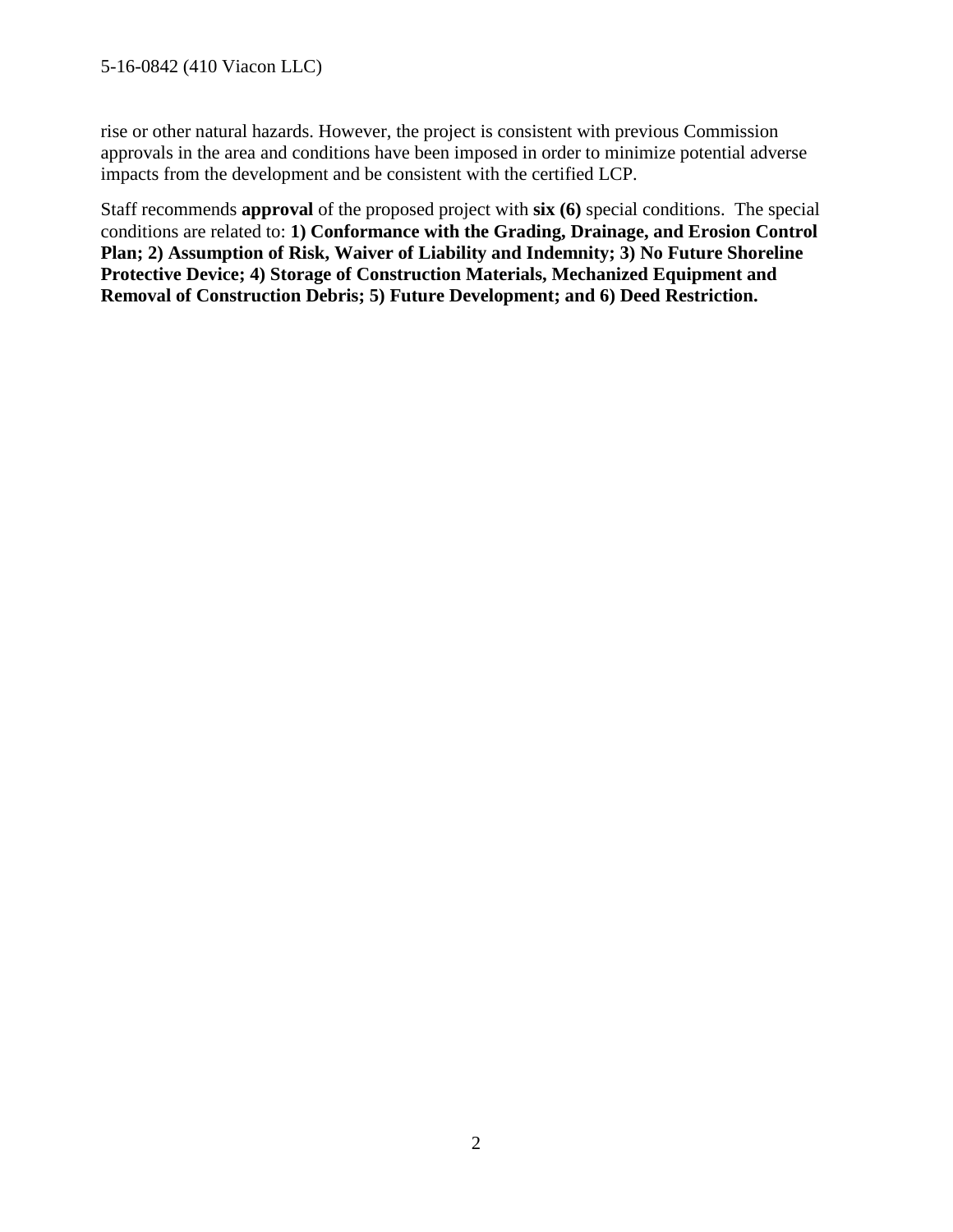# **TABLE OF CONTENTS**

| П. |  |
|----|--|
|    |  |
|    |  |
|    |  |
|    |  |
|    |  |
|    |  |
|    |  |
|    |  |
|    |  |
|    |  |

#### **APPENDICES**

Appendix A - Substantive File Documents

#### **EXHIBITS**

 $\frac{\text{Exhibit 1} - \text{Location/Vicinity Map}}{\text{Exhibit 2} - \text{Topographic and Boundary Survey}}$ Exhibit 3 – Project Plans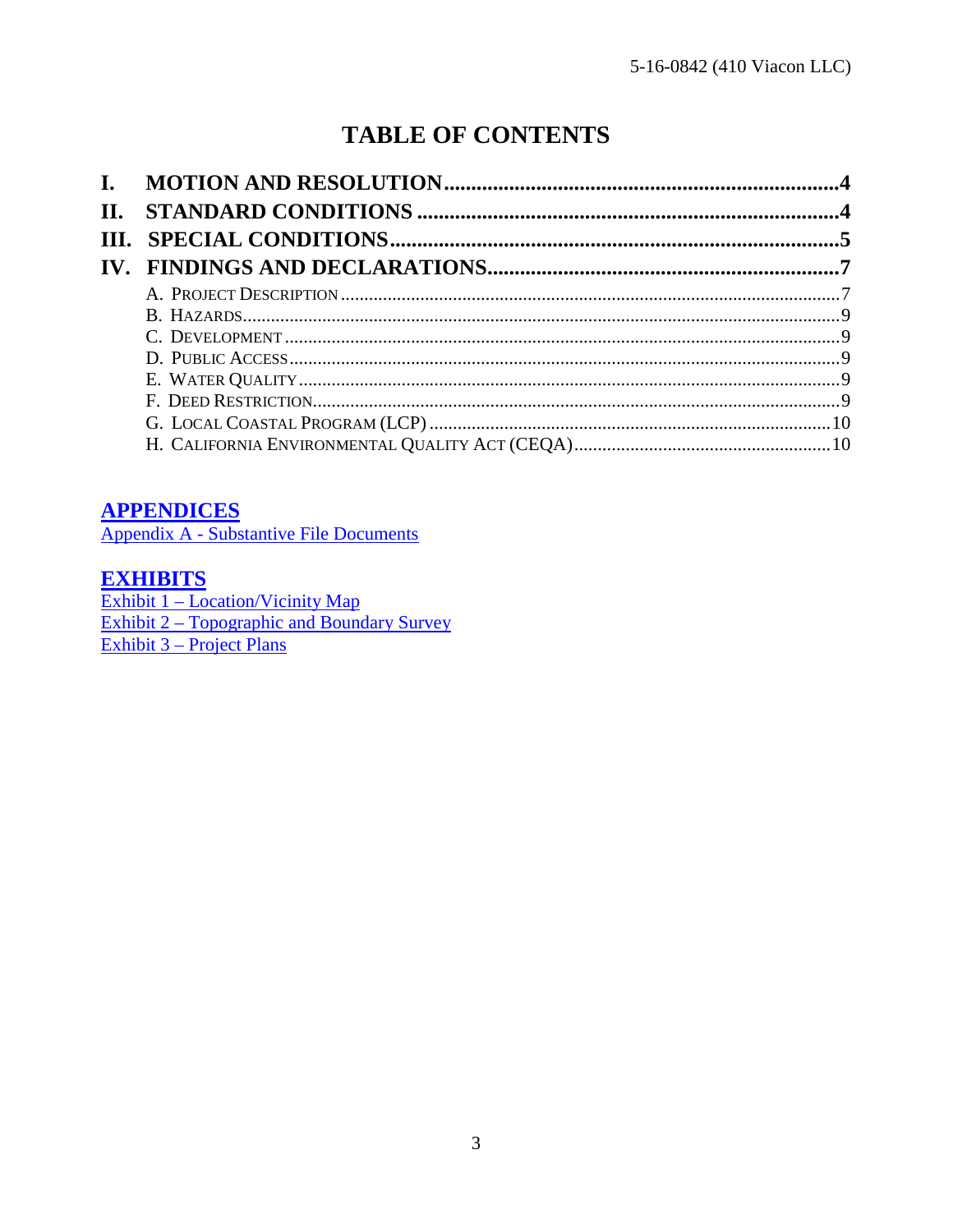#### <span id="page-3-0"></span>**I. MOTION AND RESOLUTION**

#### **Motion:**

*I move that the Commission approve the coastal development permit applications included on the consent calendar in accordance with the staff recommendations.*

Staff recommends a **YES** vote. Passage of this motion will result in approval of all of the permits included on the consent calendar. The motion passes only by affirmative vote of a majority of the Commissioners present.

#### **Resolution:**

*The Commission hereby approves a coastal development permit for the proposed development and adopts the findings set forth below on grounds that the development as conditioned will be in conformity with the Local Coastal Program conforming to the provisions of Chapter 3, and the public access and recreation policies of the Coastal Act. Approval of the permit complies with the California Environmental Quality Act because either 1) feasible mitigation measures and/or alternatives have been incorporated to substantially lessen any significant adverse effects of the development on the environment, or 2) there are no further feasible mitigation measures or alternatives that would substantially lessen any significant adverse impacts of the development on the environment.* 

## <span id="page-3-1"></span>**II. STANDARD CONDITIONS**

This permit is granted subject to the following standard conditions:

- 1. **Notice of Receipt and Acknowledgment**. The permit is not valid and development shall not commence until a copy of the permit, signed by the permittee or authorized agent, acknowledging receipt of the permit and acceptance of the terms and conditions, is returned to the Commission office.
- 2. **Expiration.** If development has not commenced, the permit will expire two years from the date on which the Commission voted on the application. Development shall be pursued in a diligent manner and completed in a reasonable period of time. Application for extension of the permit must be made prior to the expiration date.
- 3. **Interpretation.** Any questions of intent of interpretation of any condition will be resolved by the Executive Director or the Commission.
- 4. **Assignment.** The permit may be assigned to any qualified person, provided assignee files with the Commission an affidavit accepting all terms and conditions of the permit.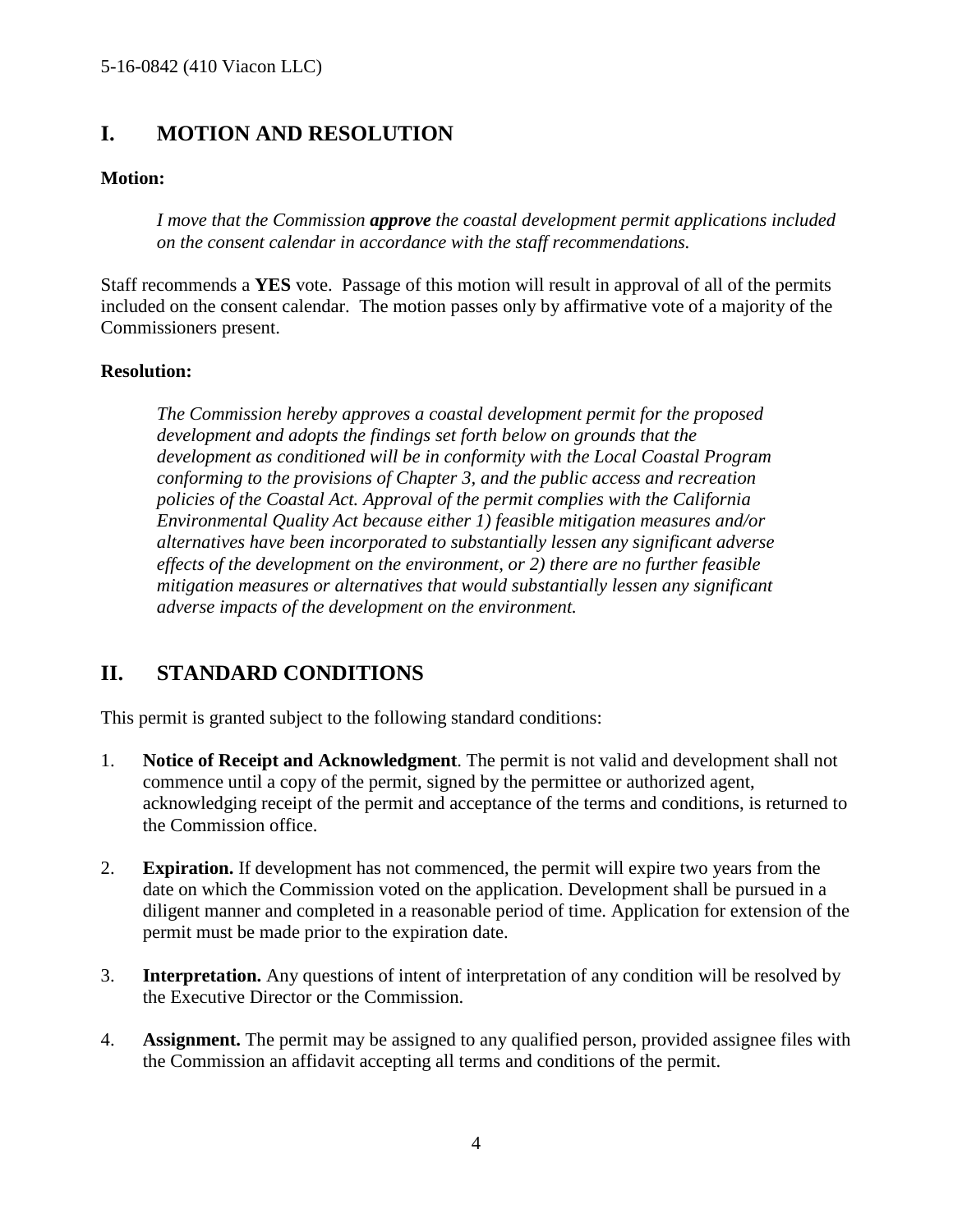5. **Terms and Conditions Run with the Land.** These terms and conditions shall be perpetual, and it is the intention of the Commission and the permittee to bind all future owners and possessors of the subject property to the terms and conditions.

## <span id="page-4-0"></span>**III. SPECIAL CONDITIONS**

This permit is granted subject to the following special conditions:

- 1. **Conformance with the Submitted Drainage and Erosion Control Plan.** By acceptance of this permit the applicant agrees to conform to the Drainage and Erosion Control Plan on file showing roof drainage and runoff from all impervious areas directed to gutters, downspouts, and area drains. Erosion control measures consist of sandbags around the perimeter of the property during the construction phase. Any proposed changes to the approved plan shall be reported to the Executive Director. No changes to the approved plan shall occur without a Commission amendment to this coastal development permit unless the Executive Director determines that no amendment is legally required.
- 2. **Assumption of Risk, Waiver of Liability and Indemnity.** By acceptance of this permit, the applicant acknowledges and agrees (i) that the site may be subject to hazards from waves, erosion, storm conditions, liquefaction, flooding, and sea level rise; (ii) to assume the risks to the applicant and the property that is the subject of this permit of injury and damage from such hazards in connection with this permitted development; (iii) to unconditionally waive any claim of damage or liability from such hazards; and (iv) to indemnify and hold harmless the Commission, its officers, agents, and employees with respect to the Commission's approval of the project against any and all liability, claims, demands, damages, costs (including costs and fees incurred in defense of such claims), expenses, and amounts paid in settlement arising from any injury or damage due to such hazards.
- 3. **No Future Shoreline Protective Device.** By acceptance of this permit, the applicant agrees, on behalf of himself and all other successors and assigns, that no shoreline protective device(s) shall ever be constructed to protect the development approved pursuant to Coastal Development Permit No. 5-16-0842 including, but not limited to, the residence, garage, patio, foundations, and any future improvements, in the event that the development is threatened with damage or destruction from waves, erosion, storm conditions, liquefaction, flooding, sea level rise, or any other coastal hazards in the future. The existing brick wall seaward of the patio near the bay shall not be maintained or repaired without a new coastal development permit. By acceptance of this permit, the applicant hereby waives, on behalf of himself and all successors and assigns, any rights to construct such devices that may exist under Public Resources Code Section 30235.

By acceptance of this permit, the applicant further agrees, on behalf of himself and all successors and assigns, that the landowner(s) shall remove the development authorized by this permit, including, but not limited to, the residence, garage, patio and foundations if any government agency has ordered that the structure is not to be occupied due to any of the hazards identified above. In the event that portions of the development fall to the beach before they are removed, the landowner(s) shall remove all recoverable debris associated with the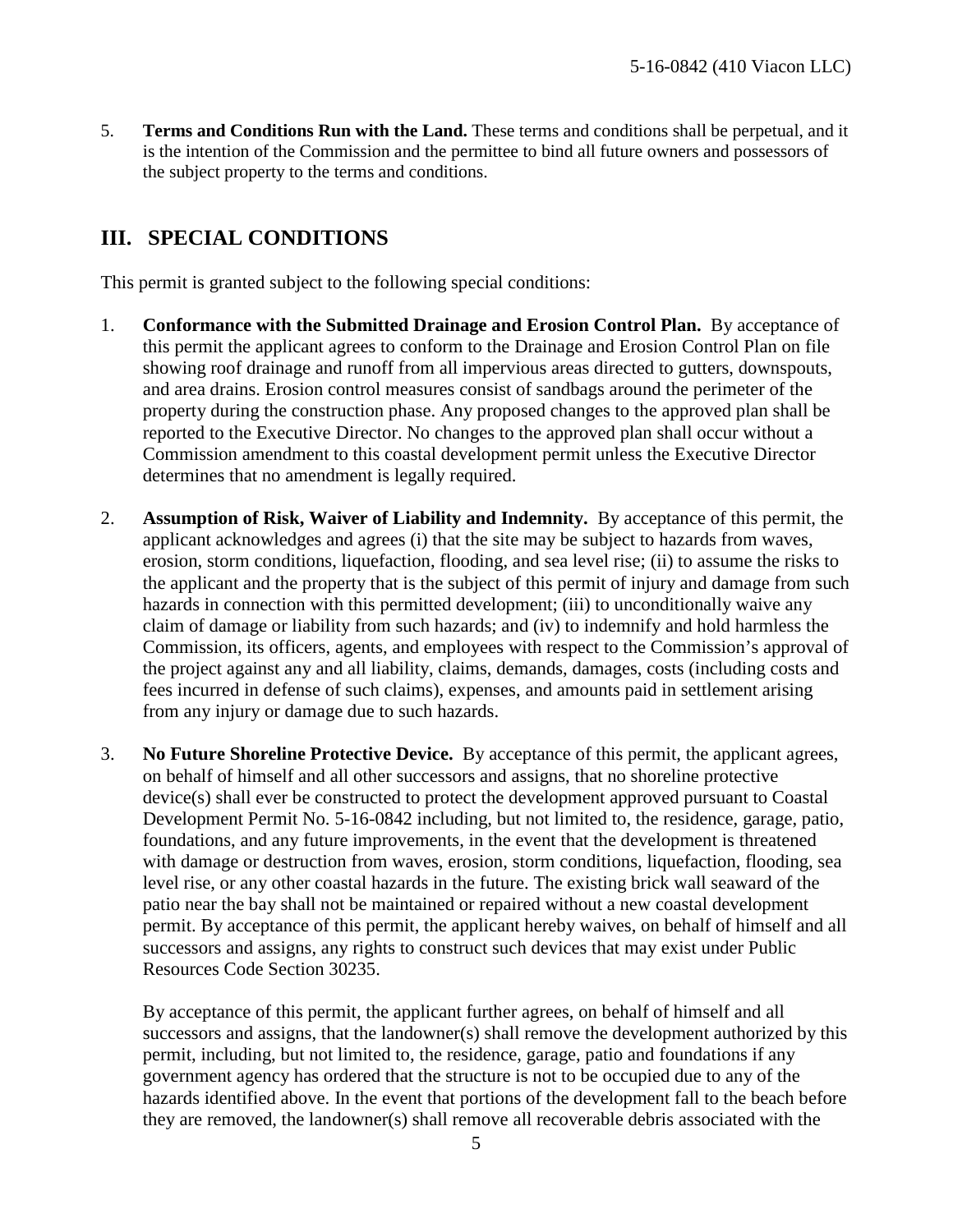development from the beach and ocean and lawfully dispose of the material in an approved disposal site. Such removal shall require a coastal development permit.

- 4. **Storage of Construction Materials, Mechanized Equipment and Removal of Construction Debris.** The permittee shall comply with the following construction-related requirements:
	- A. No demolition or construction materials, debris, or waste shall be placed or stored where it may enter sensitive habitat, receiving waters or a storm drain, or be subject to wave, wind, rain, or tidal erosion and dispersion.
	- B. No demolition or construction equipment, materials, or activity shall be placed in or occur in any location that would result in impacts to environmentally sensitive habitat areas, streams, wetlands or their buffers.
	- C. Any and all debris resulting from demolition or construction activities shall be removed from the project site within 24 hours of completion of the project.
	- D. Demolition or construction debris and sediment shall be removed from work areas each day that demolition or construction occurs to prevent the accumulation of sediment and other debris that may be discharged into coastal waters.
	- E. All trash and debris shall be disposed in the proper trash and recycling receptacles at the end of every construction day.
	- F. The applicant shall provide adequate disposal facilities for solid waste, including excess concrete, produced during demolition or construction.
	- G. Debris shall be disposed of at a legal disposal site or recycled at a recycling facility. If the disposal site is located in the coastal zone, a coastal development permit or an amendment to this permit shall be required before disposal can take place unless the Executive Director determines that no amendment or new permit is legally required.
	- H. All stock piles and construction materials shall be covered, enclosed on all sides, shall be located as far away as possible from drain inlets and any waterway, and shall not be stored in contact with the soil.
	- I. Machinery and equipment shall be maintained and washed in confined areas specifically designed to control runoff. Thinners or solvents shall not be discharged into sanitary or storm sewer systems.
	- J. The discharge of any hazardous materials into any receiving waters shall be prohibited.
	- K. Spill prevention and control measures shall be implemented to ensure the proper handling and storage of petroleum products and other construction materials. Measures shall include a designated fueling and vehicle maintenance area with appropriate berms and protection to prevent any spillage of gasoline or related petroleum products or contact with runoff. The area shall be located as far away from the receiving waters and storm drain inlets as possible.
	- L. Best Management Practices (BMPs) and Good Housekeeping Practices (GHPs) designed to prevent spillage and/or runoff of demolition or construction-related materials, and to contain sediment or contaminants associated with demolition or construction activity, shall be implemented prior to the on-set of such activity.
	- M. All BMPs shall be maintained in a functional condition throughout the duration of construction activity.
- 5. **Future Development.** This permit is only for development described in Coastal Development Permit No. 5-16-0842. Pursuant to Title 14 California Code of Regulations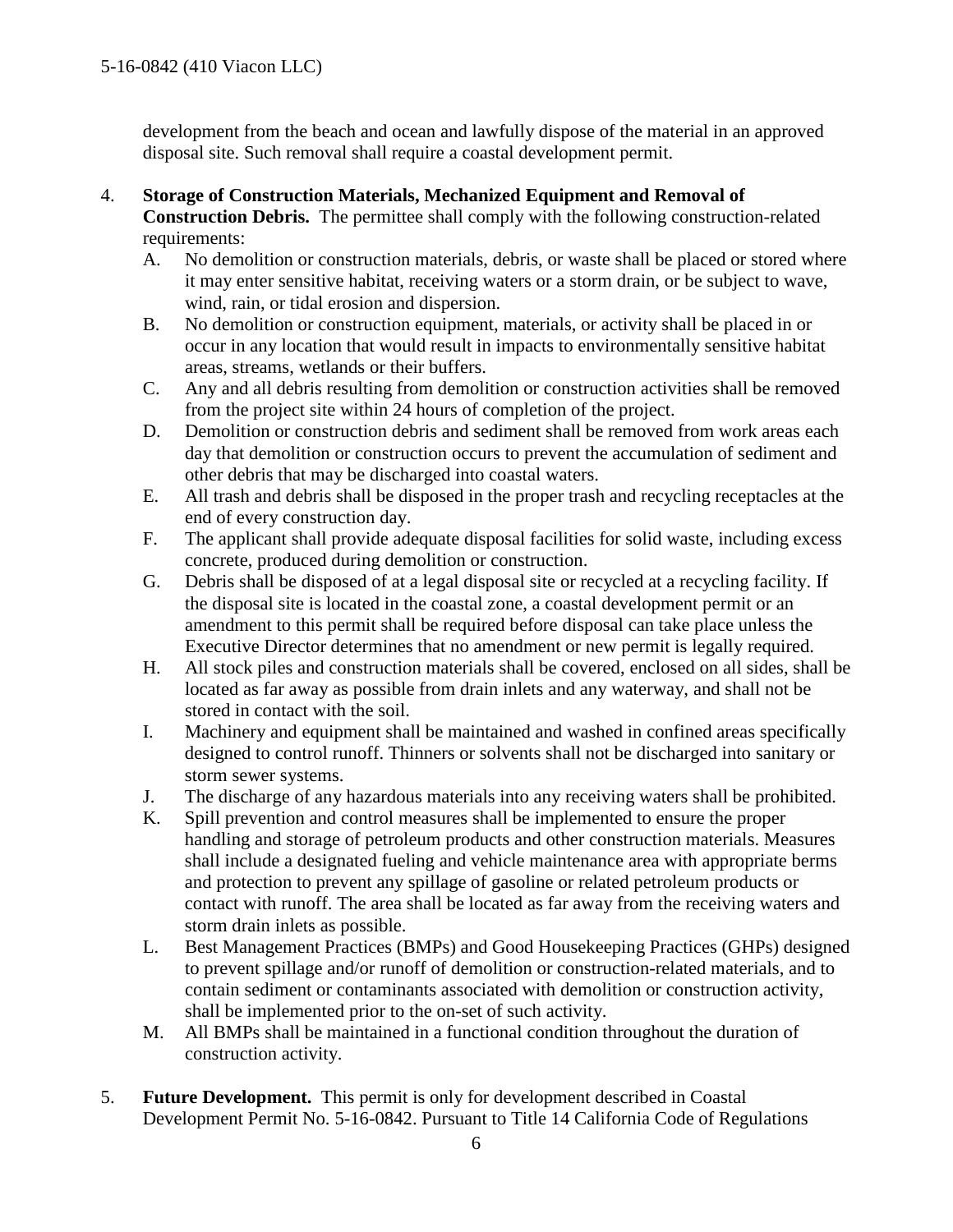Section 13250(b)(6), the exemptions otherwise provided in Public Resources Code Section 30610(a) shall not apply to the development governed by Coastal Development Permit No. 5- 16-0842. Accordingly, any future improvements to the single-family house authorized by this permit, including, but not limited to, repair and maintenance identified as requiring a permit in Public Resources Section 30610(d) and Title 14 California Code of Regulations Sections 13252(a)-(b), shall require an amendment to Permit No. 5-16-0842 from the Commission or shall require an additional coastal development permit from the Commission or from the applicable certified local government.

6. **Deed Restriction.** PRIOR TO ISSUANCE OF THE COASTAL DEVELOPMENT PERMIT, the applicant shall submit to the Executive Director for review and approval documentation demonstrating that the applicant has executed and recorded against the parcel(s) governed by this permit a deed restriction, in a form and content acceptable to the Executive Director: (1) indicating that, pursuant to this permit, the California Coastal Commission has authorized the development on the subject property, subject to terms and conditions that restrict the use and enjoyment of that property; and (2) imposing the Special Conditions of this permit as covenants, conditions and restrictions on the use and enjoyment of the Property. The deed restriction shall include a legal description of the entire parcel or parcels governed by this permit. The deed restriction shall also indicate that, in the event of an extinguishment or termination of the deed restriction for any reason, the terms and conditions of this permit shall continue to restrict the use and enjoyment of the subject property so long as either this permit or the development it authorizes, or any part, modification, or amendment thereof, remains in existence on or with respect to the subject property.

#### <span id="page-6-0"></span>**IV. FINDINGS AND DECLARATIONS**

#### <span id="page-6-1"></span>**A. PROJECT DESCRIPTION**

The proposed project is located at 410 Via Lido Nord on Lido Isle in the City of Newport Beach, Orange County. The subject property is designated as R-1, Single-Unit Residential in the City's Coastal Zoning Map, part of the City's certified Local Coastal Program. The subject property is a 2,700 sq. ft. bay front lot facing lower Newport Bay harbor and is located in an existing residential area (**[Exhibit 1](https://documents.coastal.ca.gov/reports/2017/5/F8e/F8e-5-2017-exhibits.pdf)**). Vertical and lateral access to the public bay front is available immediately seaward of the lot where there is a paved public walkway and an approximately 20-foot wide public beach with access to the water.

The applicant is proposing to demolish a two-story single family residence with attached two-car garage and construct a new 3,494 sq. ft. two-story single family residence including an attached two-car garage. Minor grading and new hardscape including drainage improvements and no landscaping is proposed. The proposed project includes new on-site drainage system to minimize runoff from the site. The drainage system includes surface drains, subsurface drainage pipes, gutters, and downspouts, which will direct runoff towards permeable surfaces or area drains. The height limit, as set forth in the certified LCP, is 24 feet for flat-roofed structures, and 29 ft. for structures with sloped roofs. The proposed structure is designed with a sloped roof that is flat roof that is 24 ft. high above the finished floor of 12.19 feet NAVD88, consistent with the height requirement of the City's certified LCP. Furthermore, the project is consistent with the certified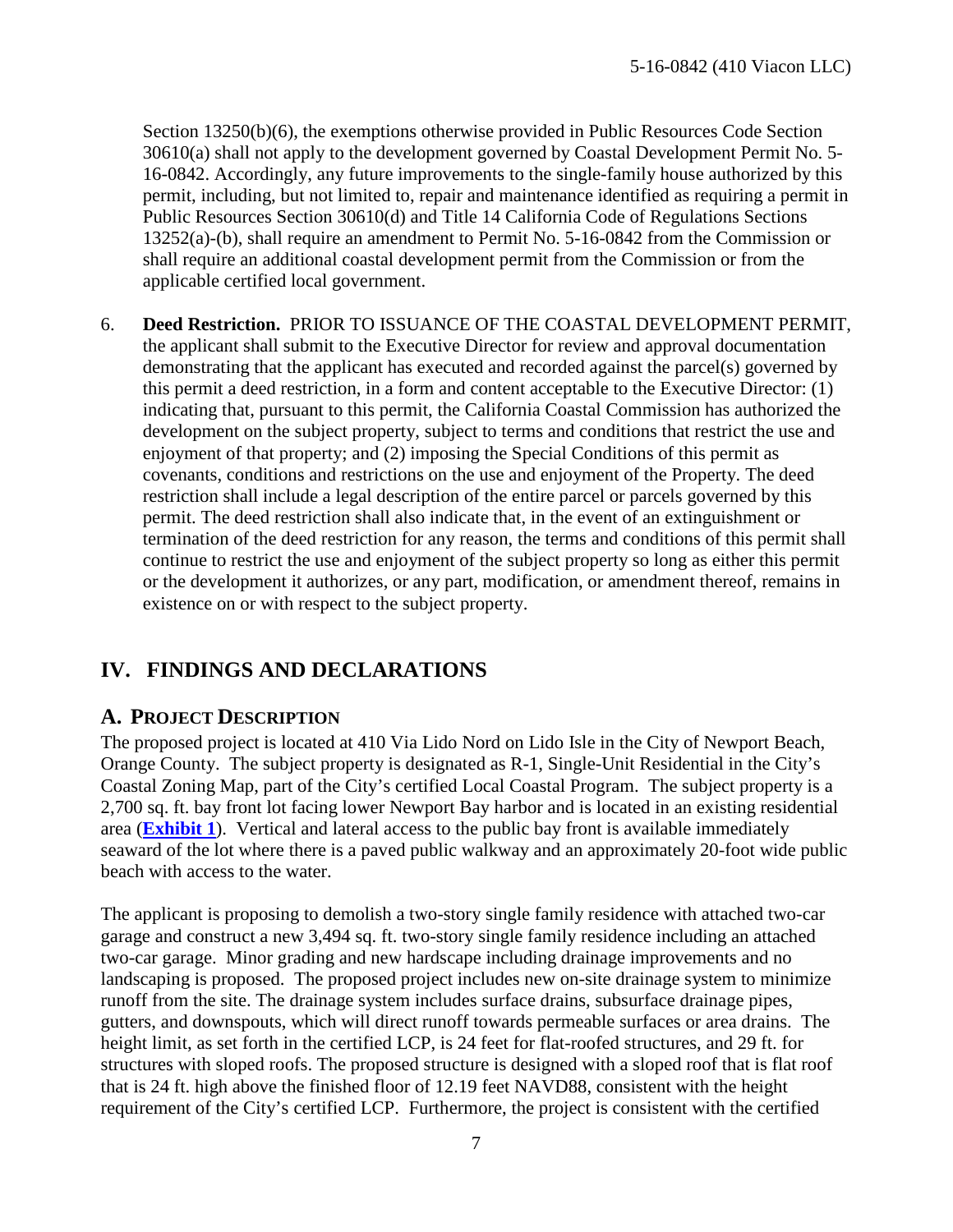LCP parking requirement of 2 per unit in a garage for a detached single-unit dwelling less than 4,000 sq. ft. Project plans are provided as **[Exhibit 3](https://documents.coastal.ca.gov/reports/2017/5/F8e/F8e-5-2017-exhibits.pdf)** of this staff report.

The site has a privacy garden wall along the bay-fronting property line adjacent to the public walkway to about elevation +13ft. NAVD88, the proposed project involves the retention of the garden wall and the side property line walls as depicted on the topographic survey included as **[Exhibit 2](https://documents.coastal.ca.gov/reports/2017/5/F8e/F8e-5-2017-exhibits.pdf).** The public concrete walkway along the bay-front property line is at elevation +9 feet NAVD88, and the approximately 20-foot wide beach (above tidal influence) fronts the public walkway.

The applicant submitted a Coastal Hazard and Sea Level Rise Analysis, prepared by GeoSoils, Inc. dated November 12, 2016 for 410 Via Lido Nord which concludes that the proposed structure with a finished floor elevation of +12.2 ft. NAVD88 would not be exposed to flooding even from the highest current water levels (17.2 feet NAVD88). In the future, over the 75-year project design life, sea level rise is projected between 1.25 feet and 4.75 feet range by 2092. This sea level rise range would account for future extreme bay water levels in the range of 8.45 feet NAVD88 (7.2 feet NAVD88 + 1.25 feet sea level rise) and 11.95 feet NAVD88 (7.2 feet NAVD88 + 4.75 feet SLR). The project is safe from flooding beyond the year 2100 using any lower sea level rise estimate. The analysis concludes that the proposed project will be safe from flooding hazards for the next 75 years as the proposed finished floor elevation at +12.2 feet NAVD88 is above the historical high bay water plus maximum sea level rise. However, all of the Newport Bay low lying areas including Lido Isle, the public beach, public walkway, and public streets for access to the site will be impassable due to ocean flooding long before the flood water level approaches the finished floor elevation of the proposed new residence without future adoption of community-wide sea level rise adaptation strategies (i.e., increasing the height of the beach and public walkway from +9 feet NAVD88 to +12 feet NAVD in the future). There currently is no existing bulkhead at the subject bay front location, only a privacy wall that separates the public walkway from the site up to about elevation +13 feet NAVD88. **Special Condition #3** requires the applicants to agree that no shoreline protective device(s) shall ever be constructed to protect the development approved pursuant to this permit in the event that the development is threatened with damage or destruction from waves, erosion, storm conditions, sea level rise, or other natural coastal hazards in the future.

Furthermore, **Special Condition #2** acknowledges that building near the coast is inherently hazardous and that the applicant is aware of the risks. **Special Condition #5** prevents future improvements to the project site without a new permit or permit amendment and **Special Condition #6** requires a deed restriction. **Special Condition #4** requires construction responsibility and **Special Condition #1** requires adherence to proper drainage plans for the protection of the marine environment.

The City of Newport Beach issued an Approval-in-Concept (No. AIC 2016-041) on June 24, 2016 for the proposed development. The proposed project adheres to the R1 Single-Unit Residential designation and as conditioned, is consistent with the policies and requirements of the City's certified Local Coastal Program (LCP).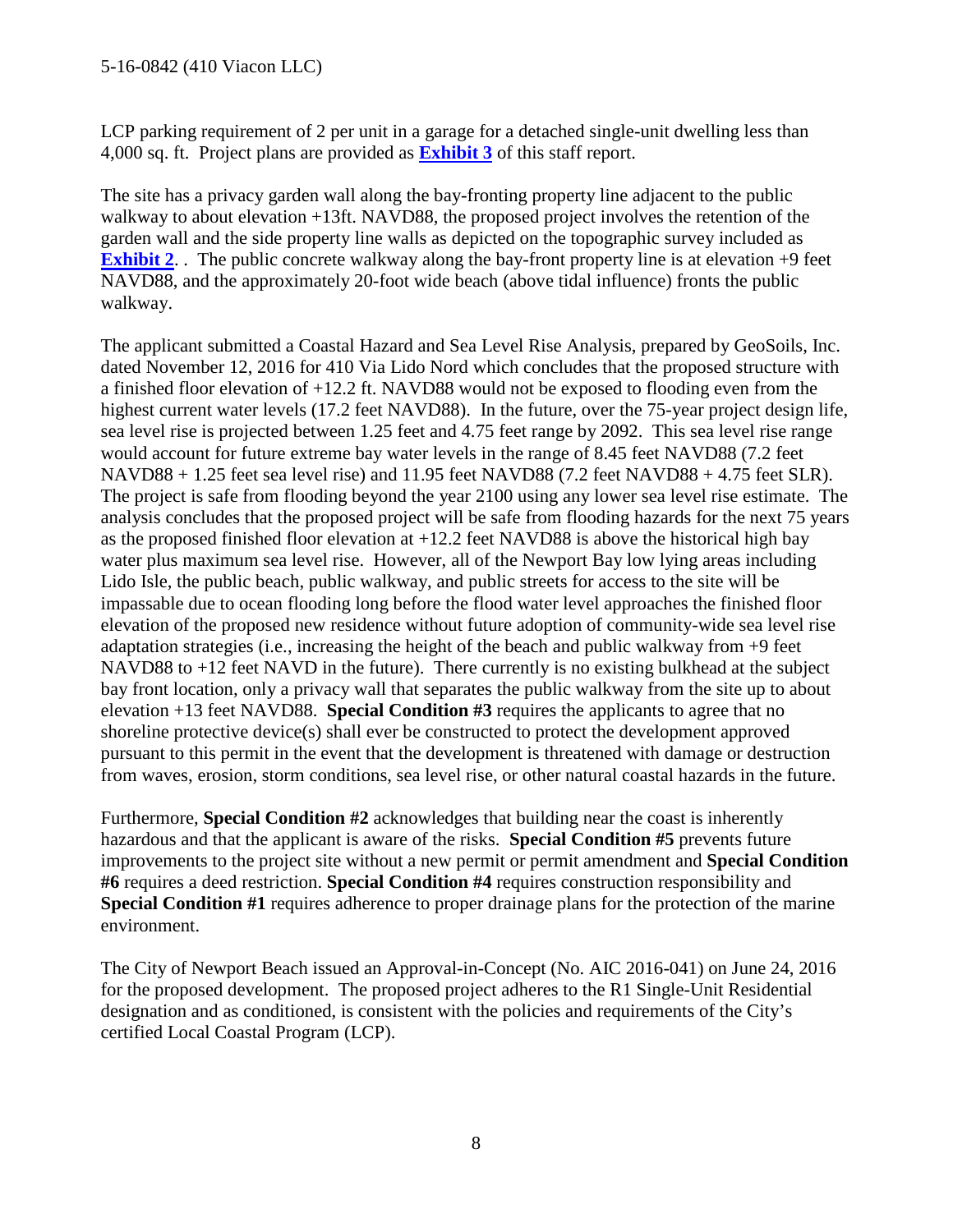#### <span id="page-8-0"></span>**B. HAZARDS**

Development adjacent to the ocean or bay is inherently hazardous. Development which may require a protective device in the future cannot be allowed due to the adverse impacts such devices have upon, among other things, public access, visual resources and shoreline processes. To minimize the project's impact on shoreline processes, and to minimize risks to life and property, the development has been conditioned to: require an appropriate set-back from the water; require a drainage and runoff control plan to direct, treat, and minimize the flow of water offsite; prohibit construction of protective devices (such as a seawall) in the future; and to require that the landowner and any successor-in-interest assume the risk of undertaking the development. As conditioned, the Commission finds that the development conforms to the requirements of the City of Newport Beach LCP regarding the siting of development in hazardous locations.

#### <span id="page-8-1"></span>**C. DEVELOPMENT**

The development is located within an existing developed area and is compatible with the character and scale of the surrounding area. However, the proposed project raises concerns that the future development of the project site potentially may result in a development which is not consistent with the Chapter 3 policies of the Coastal Act. To assure that future development is consistent with the Chapter 3 policies of the Coastal Act, the Commission finds that a Future Development **Special Condition #5** must be imposed. As conditioned the development conforms to the City of Newport Beach LCP and the public access and recreation policies of the Coastal Act.

#### <span id="page-8-2"></span>**D. PUBLIC ACCESS**

The proposed development will not affect the public's ability to gain access to, and/or to use the coast and nearby recreational facilities. Therefore, the proposed development, as conditioned, conforms to the City of Newport Beach certified LCP polices and requirements regarding public access and the public access and recreation policies of the Coastal Act.

## <span id="page-8-3"></span>**E. WATER QUALITY**

The proposed development has a potential for a discharge of polluted runoff from the project site into coastal waters. The development, as proposed and as conditioned, incorporates design features to minimize the effect of construction and post-construction activities on the marine environment. These design features include, but are not limited to, the appropriate management of equipment and construction materials, reducing runoff through the use of permeable surfaces, the use of noninvasive drought tolerant vegetation to reduce and treat the runoff discharged from the site, and for the use of post-construction best management practices to minimize the project's adverse impact on coastal waters. As conditioned, the Commission finds that the development conforms to the water quality control policies and requirements of the City of Newport Beach certified LCP regarding the protection of water quality to promote the biological productivity of coastal waters and to protect human health.

## <span id="page-8-4"></span>**F. DEED RESTRICTION**

To ensure that any prospective future owners of the property are made aware of the applicability of the conditions of this permit, the Commission imposes **Special Condition #6** requiring that the property owner record a deed restriction against the property, referencing all of the above Special Conditions of this permit and imposing them as covenants, conditions and restrictions on the use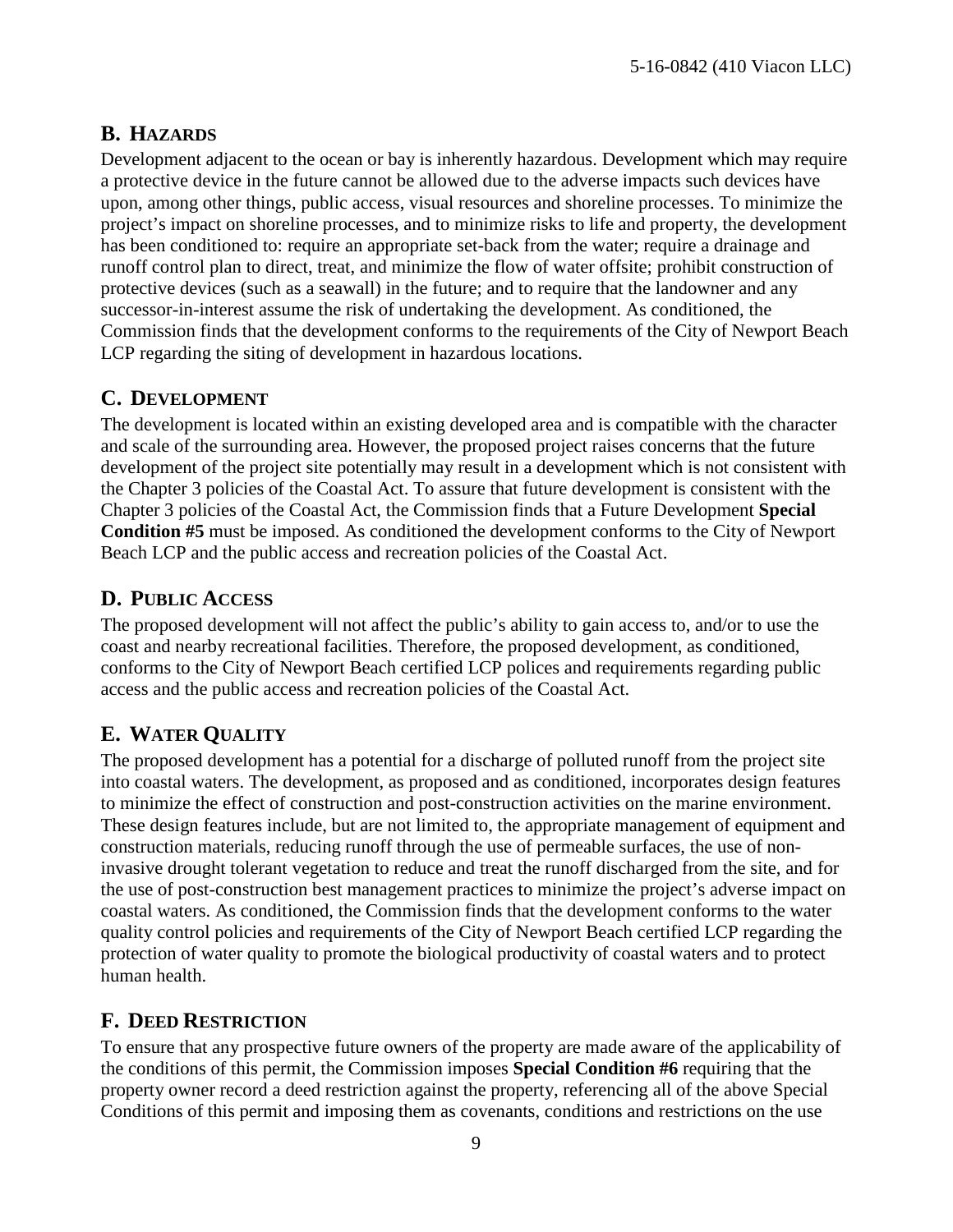and enjoyment of the property. Thus, as conditioned, this permit ensures that any prospective future owner will receive actual notice of the restrictions and/or obligations imposed on the land use and enjoyment of the land in connection with the authorized development, including the risks of the development and/or hazards to which the site is subject, and the Commission's immunity from liability.

## <span id="page-9-0"></span>**G. LOCAL COASTAL PROGRAM (LCP)**

On January13, 2017, the City of Newport Beach LCP was effectively certified. The proposed development is located within the City's jurisdiction and consequently, the standard of review is the City's certified Local Coastal Plan (LCP) and the public access and recreation policies of the Coastal Act. As conditioned, the proposed development is consistent with the City's certified LCP and the public access and recreation policies of the Coastal Act.

#### <span id="page-9-1"></span>**H. CALIFORNIA ENVIRONMENTAL QUALITY ACT (CEQA)**

As conditioned, there are no feasible alternatives or additional feasible mitigation measures available that would substantially lessen any significant adverse effect that the activity may have on the environment. Therefore, the Commission finds that the proposed project, as conditioned to mitigate the identified impacts, is the least environmentally damaging feasible alternative and can be found consistent with the requirements of the Coastal Act to conform to CEQA.